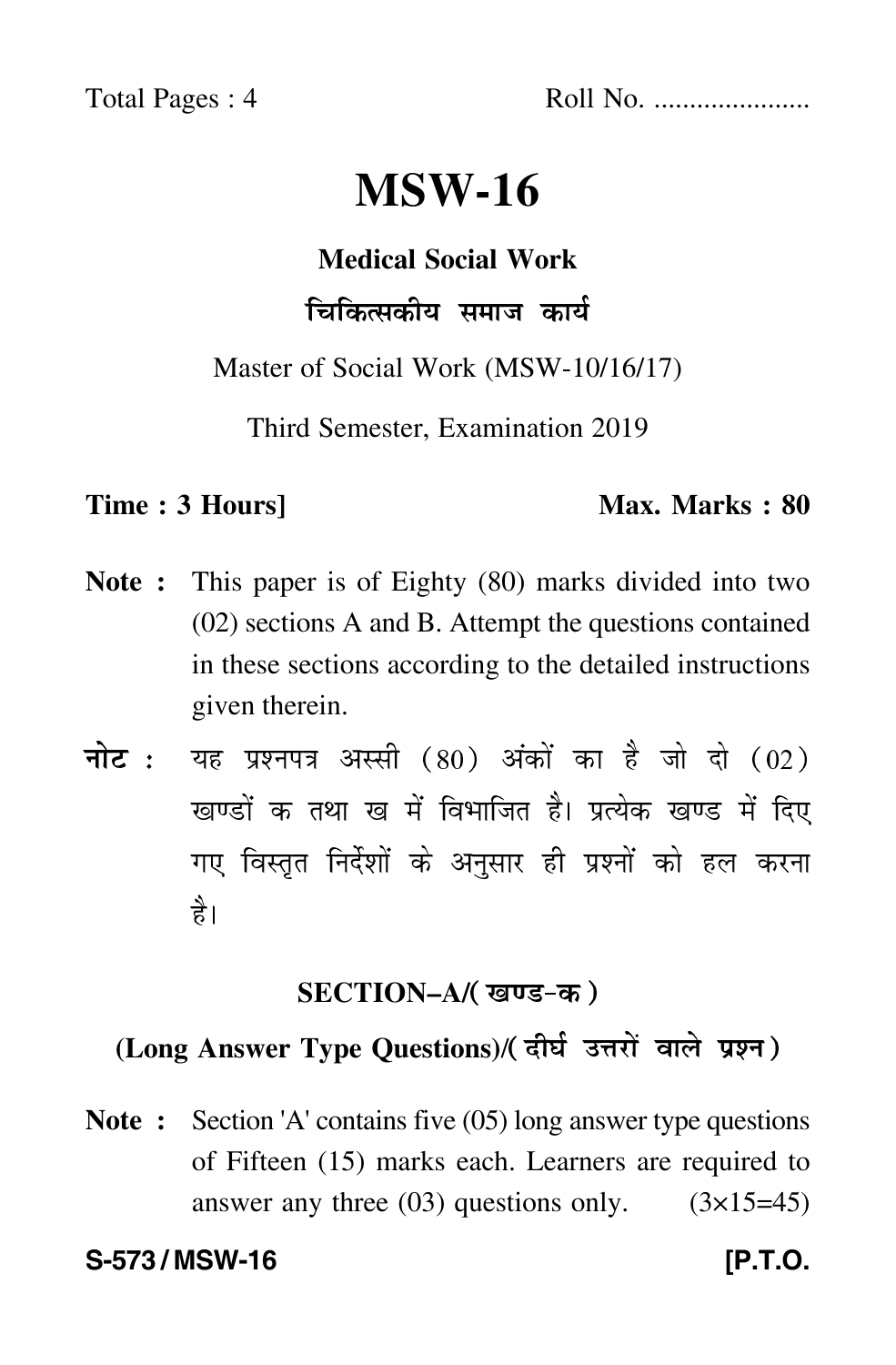- <mark>नोट</mark> : खण्ड 'क' में पाँच (05) दीर्घ उत्तरों वाले प्रश्न दिये गये हैं, प्रत्येक प्रश्न के लिए प्रन्द्रह (15) अंक निर्धारित हैं। शिक्षार्थियों को इनमें से केवल तीन (03) प्रश्नों के उत्तर देने हैं।
- **1.** Define health and describe the role of sanitation in promoting good health.

स्वास्थ्य को परिभाषित कीजिए तथा अच्छे स्वास्थ्य के प्रोत्साहन में स्वच्छता की भूमिका का वर्णन कीजिए।

**2.** Discuss in detail the major problems of medical social workers in India,

भारत में चिकित्सकीय सामाजिक कार्यकर्ताओं की प्रमुख समस्याओं पर विस्तारपूर्वक चर्चा कीजिए।

**3.** What are the social and psychological factors of illness ? Explain their effects on individuals.

बीमारी के सामाजिक तथा मनोवैज्ञानिक कारण क्या हैं? व्यक्तियों पर इसके प्रभावों को समझाइए।

**4.** Define disability and describe the role of medical social workers in the rehabilitation of disabled.

विकलांगता को परिभाषित कीजिए तथा विकलांगों के पुनर्वास में चिकित्सकीय सामाजिक कार्यकर्ता की भूमिका की व्याख्या कीजिए।

# **S-573 / MSW-16 [ 2 ]**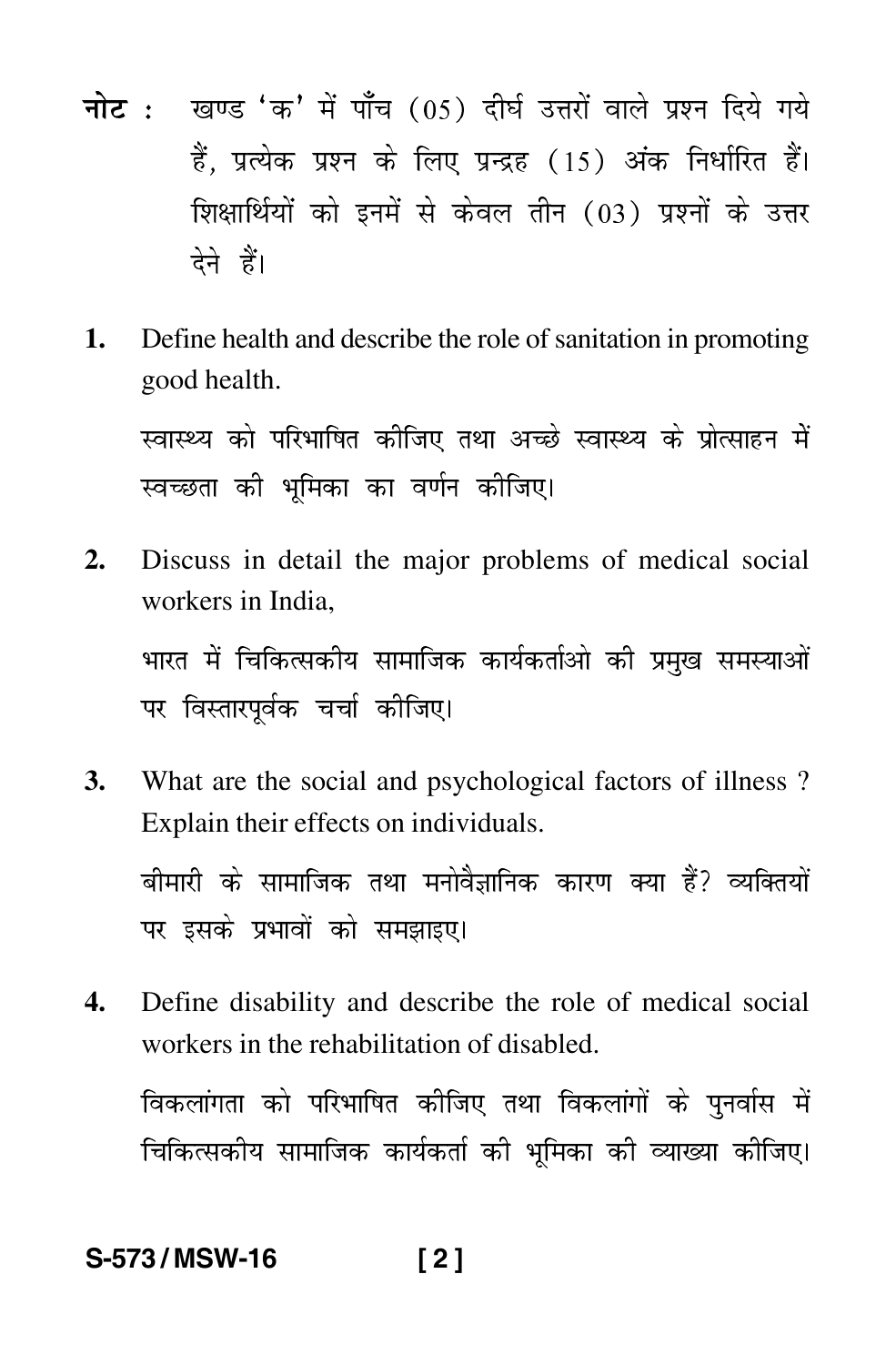**5.** What is abnormal behavior ? Describe its causes and symptoms.

असामान्य व्यवहार क्या है? इसके कारणों तथा लक्षणों का वर्णन कीजिए।

# **SECTION–B/**

# **(Short Answer Type Questions)**/

**Note :** Section 'B' contains eight (08) short answer type questions of seven (07) marks each. Learners are required to answer any five (05) questions only.

 $(5 \times 7 = 35)$ 

- <mark>नोट</mark> : खण्ड 'ख' में आठ (08) लघु उत्तरों वाले प्रश्न दिये गये हैं, प्रत्येक प्रश्न के लिए सात (07) अंक निर्धारित हैं। शिक्षार्थियों को इनमें से केवल पाँच (05) प्रश्नों के उत्तर देने हैं।
- **1.** Describe non-communicable diseases with examples. असंक्रामक रोगों को उदाहरण सहित समझाइए।
- **2.** Explain the role of medical social worker in Outdoor patient department (OPD).

बहिरंग विभाग में चिकित्सकीय सामाजिक कार्यकर्ता की भूमिका को समझाइए।

### **S-573 / MSW-16 [ 3 ] [P.T.O.**